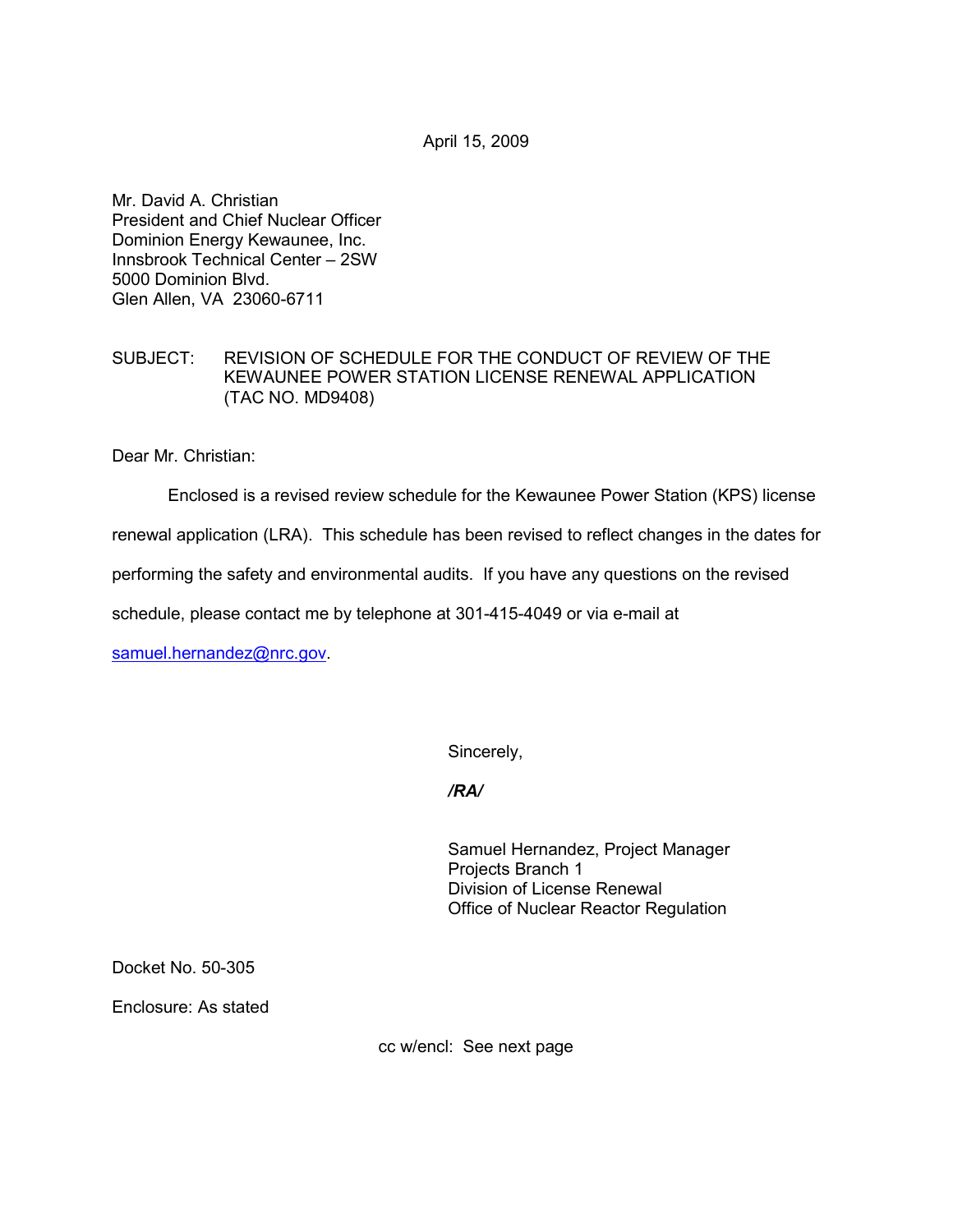April 15, 2009

Mr. David A. Christian President and Chief Nuclear Officer Dominion Energy Kewaunee, Inc. Innsbrook Technical Center – 2SW 5000 Dominion Blvd. Glen Allen, VA 23060-6711

## SUBJECT: REVISION OF SCHEDULE FOR THE CONDUCT OF REVIEW OF THE KEWAUNEE POWER STATION LICENSE RENEWAL APPLICATION (TAC NO. MD9408)

Dear Mr. Christian:

Enclosed is a revised review schedule for the Kewaunee Power Station (KPS) license

renewal application (LRA). This schedule has been revised to reflect changes in the dates for

performing the safety and environmental audits. If you have any questions on the revised

schedule, please contact me by telephone at 301-415-4049 or via e-mail at

samuel.hernandez@nrc.gov.

Sincerely,

## */RA/*

Samuel Hernandez, Project Manager Projects Branch 1 Division of License Renewal Office of Nuclear Reactor Regulation

#### Docket No. 50-305 Enclosure: As stated cc w/encl: See next page DISTRIBUTION: See next page ADAMS ACCESSION No: **ML090860946**

| <b>OFFICE</b> | LA:DLR      | I PM:RPB1:DLR | I PM:RPB1:DLR | I BC:RPB1:DLR |
|---------------|-------------|---------------|---------------|---------------|
| NAME          | S. Figueroa | S.Lopas       | I S.Hernandez | I D.Pelton    |
| <b>DATE</b>   | 04/02/09    | 04/06/09      | 04/13/09      | 04/15/09      |

OFFICIAL RECORD COPY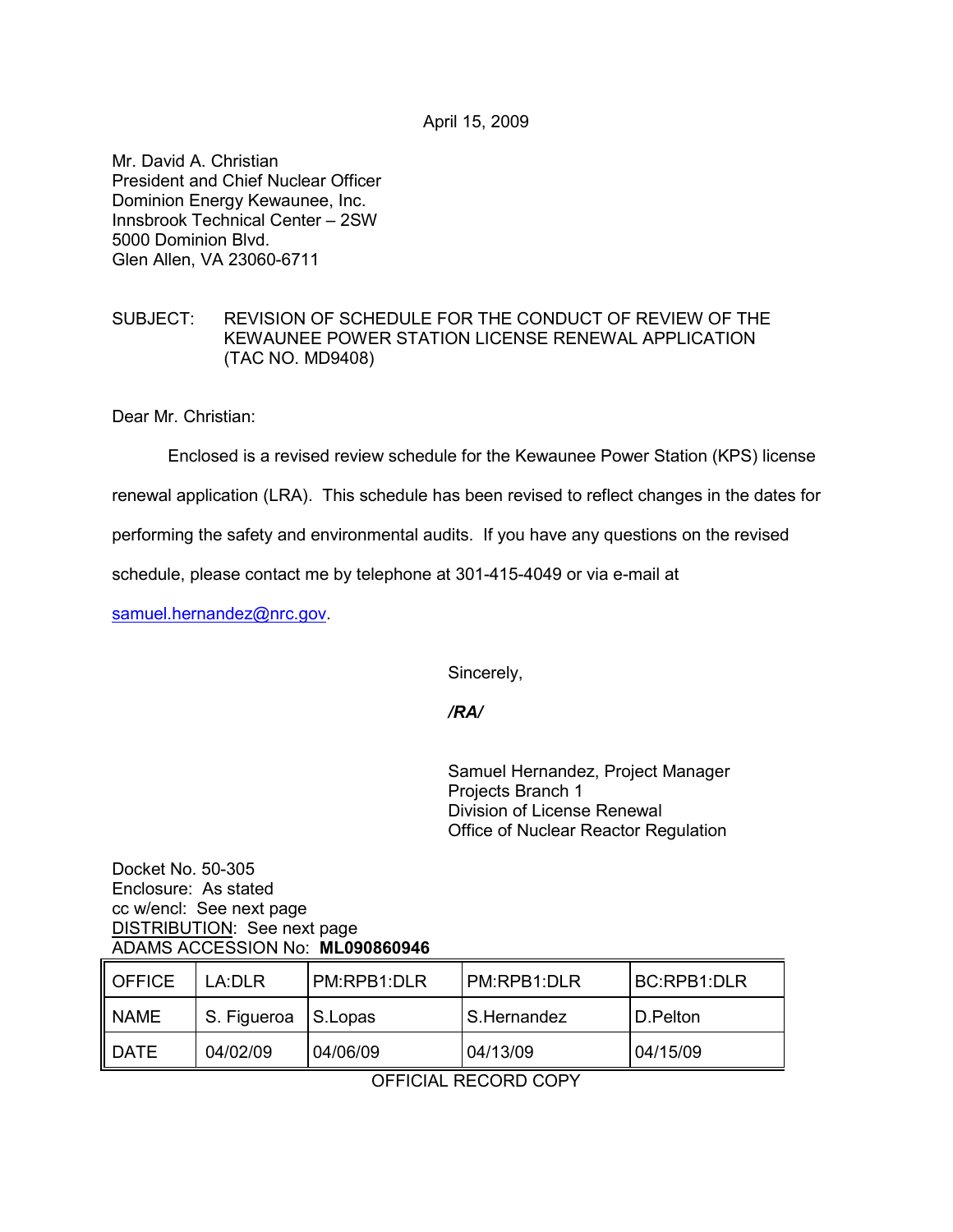## KEWAUNEE POWER STATION LICENSE RENEWAL APPLICATION UPDATED REVIEW SCHEDULE

| <b>Milestone</b>                                                          | Scheduled | <b>Actual</b> |
|---------------------------------------------------------------------------|-----------|---------------|
| Receive license renewal application (LRA)                                 | 08/14/08  | 08/14/08      |
| Publish Federal Register Notice (FRN) - LRA availability                  | 08/26/08  | 08/29/08      |
| Publish FRN - acceptance and opportunity for hearing                      | 10/01/08  | 10/01/08      |
| Publish FRN – intent to conduct environmental scoping                     | 10/08/08  | 10/09/08      |
| Public Meeting - license renewal overview / environmental scoping meeting | 10/22/08  | 10/22/08      |
| Deadline for filing hearing requests and petitions for intervention       | 12/01/08  | 12/01/08      |
| Environmental scoping period ends                                         | 12/08/08  | 12/08/08      |
| Audit - Scoping & Screening Methodology                                   | 03/09/09  | 03/09/09      |
| Audit - Environmental                                                     | 05/26/09  |               |
| Audit - Aging Management                                                  | 06/08/09  |               |
| Issue draft Supplemental Environmental Impact Statement (SEIS)            |           |               |
| Publish FRN - draft SEIS available for comments                           | 12/11/09  |               |
| Public Meeting - draft SEIS meeting                                       |           |               |
| End of draft SEIS comment period                                          |           |               |
| Issue Safety Evaluation Report (SER) with open items                      | 03/05/10  |               |
| Advisory Committee on Reactor Safeguards (ACRS) Subcommittee meeting      | 04/06/10  |               |
| <b>Issue final SEIS</b>                                                   | 06/01/10  |               |
| U.S. EPA FRN Published - availability of final SEIS                       |           |               |
| <b>Issue final SER</b>                                                    | 08/06/10  |               |
| ACRS full committee meeting                                               |           |               |
| Decision - Director NRR (27 months)                                       | 11/10/10  |               |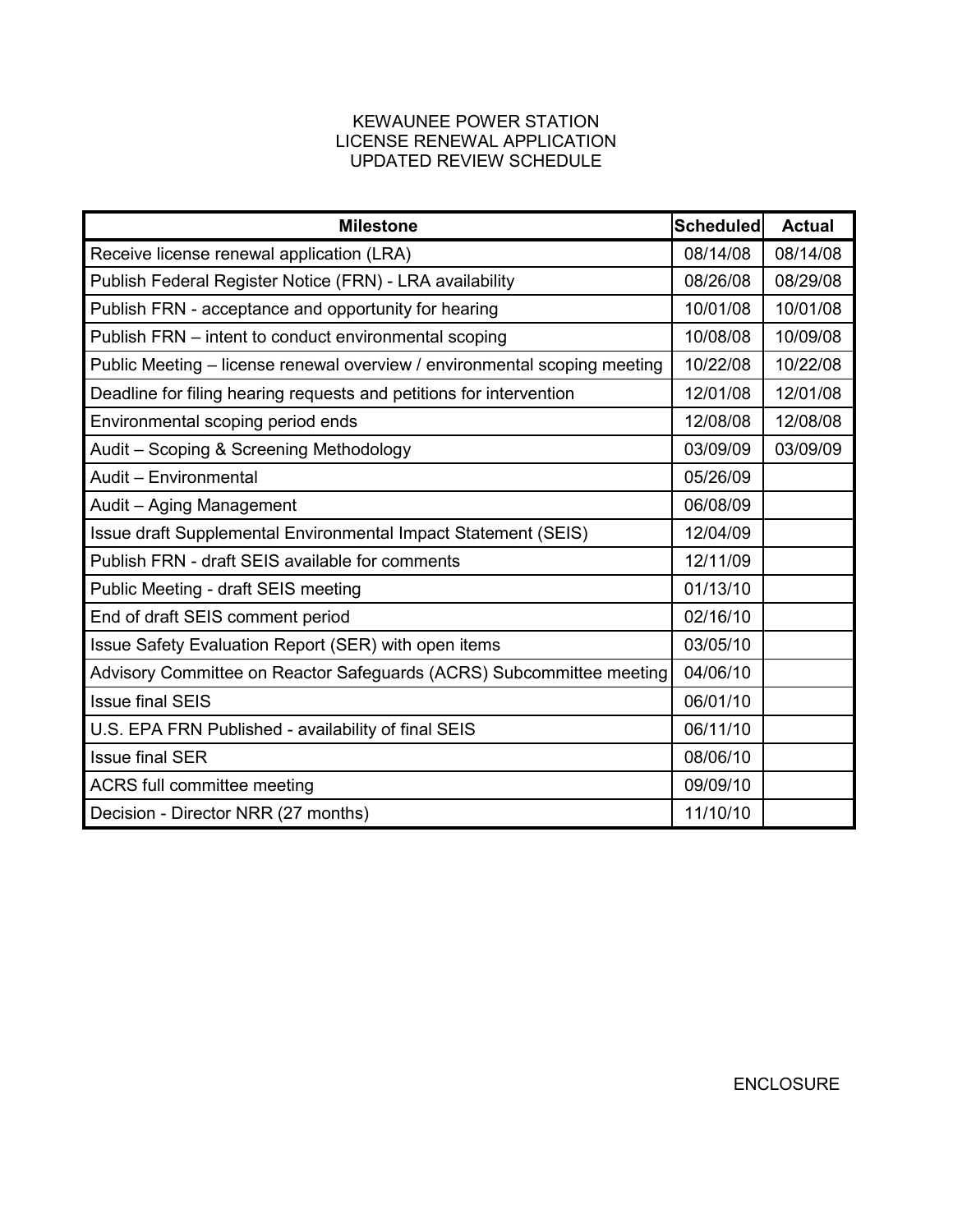#### Letter to D. Christian from S Hernandez dated April 15, 2009

#### DISTRIBUTION:

SUBJECT: REVISION OF SCHEDULE FOR THE CONDUCT OF REVIEW OF THE KEWAUNEE POWER STATION LICENSE RENEWAL APPLICATION (TAC NO. MD9408)

# **HARD COPY:**

DLR RF

#### **DISTRIBUTION:**

**PUBLIC** 

- B. Holian / S. Lee (RidsNrrDlr)
- D. Pelton (RidsNrrDlrRpb1)
- B. Pham (RidsNrrDlrRerb)
- J. Dozier (RidsNrrDlrRer1)
- R. Auluck (RidsNrrDlrRer2)
- S. Hernandez
- S. Lopas
- P. Tam
- M. Kunowski
- S. Burton, RIII
- P. Higgins, RIII
- I. Couret, OPA
- V. Mitlyng, RIII